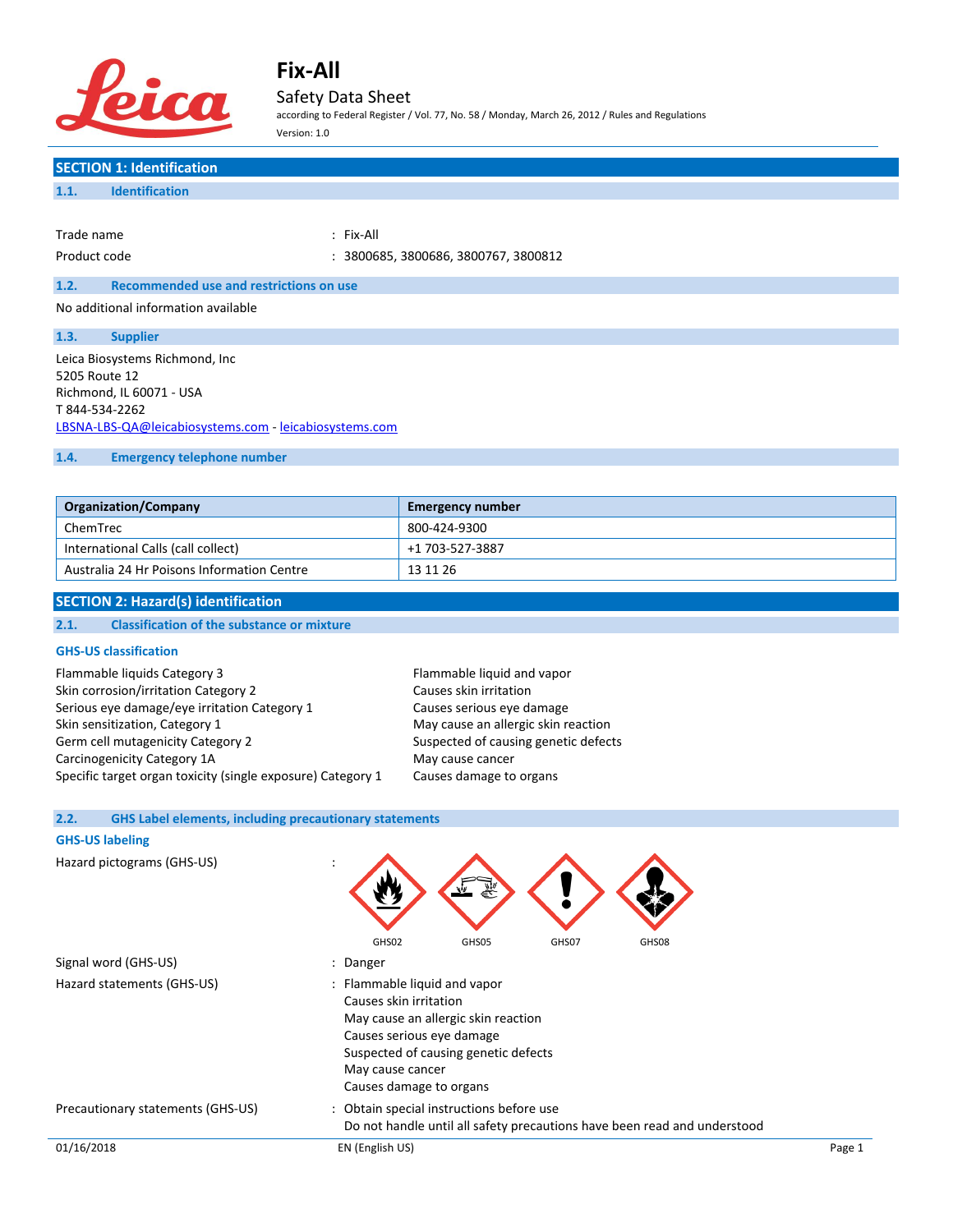according to Federal Register / Vol. 77, No. 58 / Monday, March 26, 2012 / Rules and Regulations

| Keep away from heat, sparks, open flames, hot surfaces. No smoking.<br>Keep container tightly closed      |
|-----------------------------------------------------------------------------------------------------------|
| Ground/Bond container and receiving equipment                                                             |
| Use explosion-proof equipment                                                                             |
| Use only non-sparking tools                                                                               |
| Take precautionary measures against static discharge                                                      |
| Do not breathe mist/vapours/spray.                                                                        |
| Avoid breathing mists/vapors/spray                                                                        |
| Wash thoroughly after handling                                                                            |
| Do not eat, drink or smoke when using this product                                                        |
| Contaminated work clothing must not be allowed out of the workplace                                       |
| Wear protective gloves/protective clothing/eye protection/face protection.                                |
| IF ON SKIN: Wash with plenty of soap and water                                                            |
| If on skin (or hair): Take off immediately all contaminated clothing. Rinse skin with                     |
| water/shower                                                                                              |
| If in eyes: Rinse cautiously with water for several minutes. Remove contact lenses, if present            |
| and easy to do. Continue rinsing                                                                          |
| If exposed: Call a poison center/doctor                                                                   |
| If exposed or concerned: Get medical advice/attention                                                     |
| Immediately call a poison center or doctor/physician                                                      |
| If skin irritation occurs: Get medical advice/attention                                                   |
| If skin irritation or rash occurs: Get medical advice/attention                                           |
| Take off contaminated clothing and wash it before reuse                                                   |
| Wash contaminated clothing before reuse                                                                   |
| In case of fire: Use dry chemical, foam, or water spray for extinction.                                   |
| Store in a well-ventilated place. Keep cool                                                               |
| Store locked up                                                                                           |
| Dispose of contents/container in accordance with all local/regional/national/international<br>regulations |
|                                                                                                           |

### **2.3. Other hazards which do not result in classification**

No additional information available

### **2.4. Unknown acute toxicity (GHS US)**

Not applicable

### **SECTION 3: Composition/Information on ingredients**

## **3.1. Substances**

## Not applicable

### **3.2. Mixtures**

| <b>Name</b>  | <b>Product identifier</b> | %    | <b>GHS-US classification</b>                                                                                                                                                        |
|--------------|---------------------------|------|-------------------------------------------------------------------------------------------------------------------------------------------------------------------------------------|
| Isopropanol  | (CAS No) 67-63-0          | < 20 | Flam. Lig. 2, H225<br>Eye Irrit. 2, H319<br>STOT SE 3, H336                                                                                                                         |
| methanol     | (CAS No) 67-56-1          | < 2  | Flam. Lig. 2, H225<br>Acute Tox. 3 (Oral), H301<br>Acute Tox. 3 (Dermal), H311<br>Acute Tox. 3 (Inhalation), H331<br>Acute Tox. 3 (Inhalation: vapour), H331<br>STOT SE 1, H370     |
| Formaldehyde | (CAS No) 50-00-0          | < 5  | Acute Tox. 3 (Oral), H301<br>Acute Tox. 3 (Dermal), H311<br>Acute Tox. 3 (Inhalation: vapour), H331<br>Skin Corr. 1B, H314<br>Skin Sens. 1, H317<br>Muta. 2, H341<br>Carc. 1A, H350 |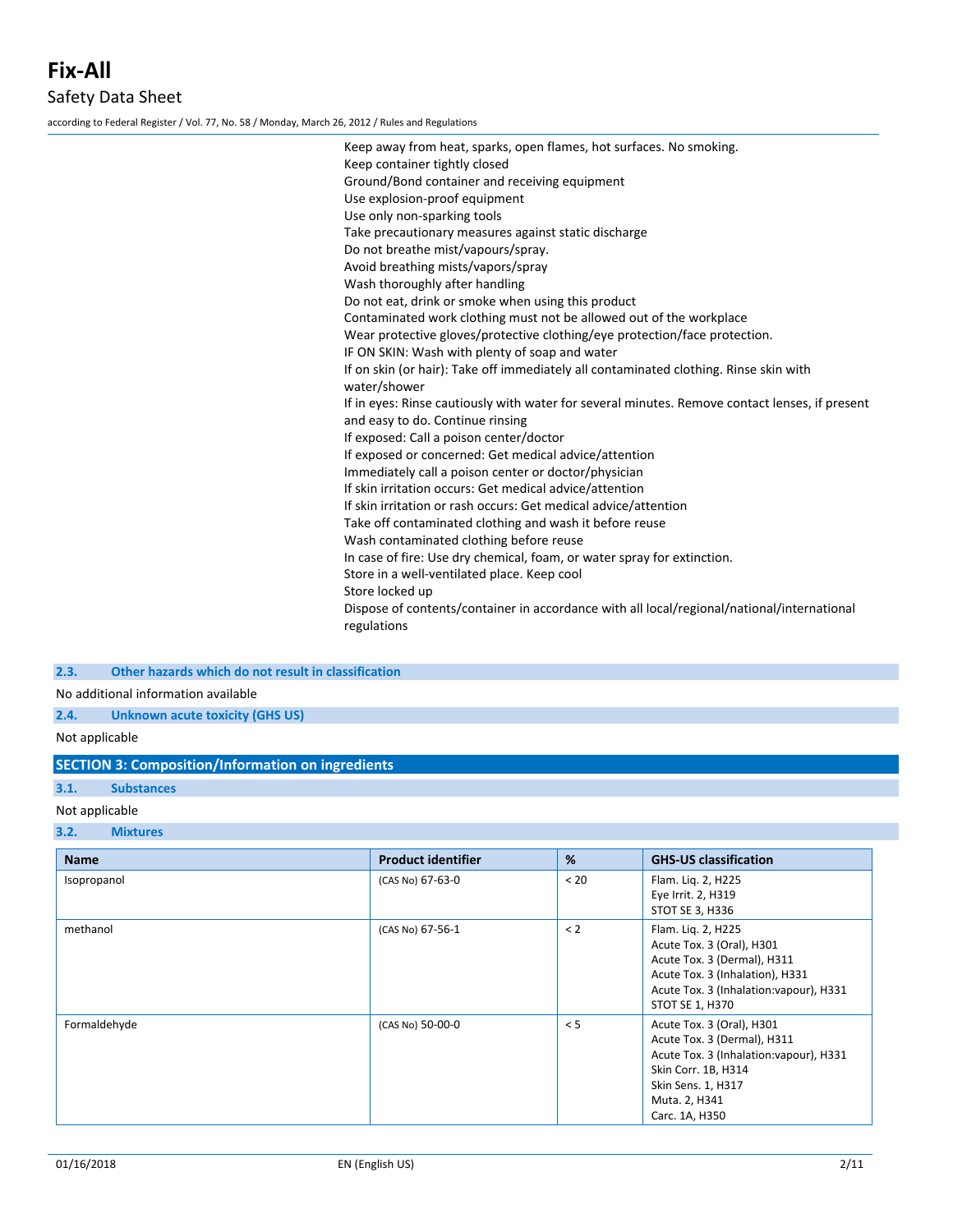# Safety Data Sheet

according to Federal Register / Vol. 77, No. 58 / Monday, March 26, 2012 / Rules and Regulations

Full text of hazard classes and H-statements : see section 16

|                        | <b>SECTION 4: First-aid measures</b>                                |                                                                                                                                                                        |
|------------------------|---------------------------------------------------------------------|------------------------------------------------------------------------------------------------------------------------------------------------------------------------|
| 4.1.                   | <b>Description of first aid measures</b>                            |                                                                                                                                                                        |
|                        | First-aid measures general                                          | : IF exposed or concerned: Get medical advice/attention.                                                                                                               |
|                        | First-aid measures after inhalation                                 | : Remove person to fresh air and keep comfortable for breathing.                                                                                                       |
|                        | First-aid measures after skin contact                               | : Rinse skin with water/shower. Remove/Take off immediately all contaminated clothing. If<br>skin irritation or rash occurs: Get medical advice/attention.             |
|                        | First-aid measures after eye contact                                | : Rinse eyes with water as a precaution.                                                                                                                               |
|                        | First-aid measures after ingestion                                  | : Call a poison center/doctor/physician if you feel unwell.                                                                                                            |
| 4.2.                   | Most important symptoms and effects (acute and delayed)             |                                                                                                                                                                        |
|                        | Symptoms/effects after skin contact                                 | : Irritation. May cause an allergic skin reaction.                                                                                                                     |
| 4.3.                   | Immediate medical attention and special treatment, if necessary     |                                                                                                                                                                        |
|                        | Treat symptomatically.                                              |                                                                                                                                                                        |
|                        | <b>SECTION 5: Fire-fighting measures</b>                            |                                                                                                                                                                        |
| 5.1.                   | Suitable (and unsuitable) extinguishing media                       |                                                                                                                                                                        |
|                        | Suitable extinguishing media                                        | : Water spray. Dry powder. Foam. Carbon dioxide.                                                                                                                       |
| 5.2.                   | Specific hazards arising from the chemical                          |                                                                                                                                                                        |
| Fire hazard            |                                                                     | : Highly flammable liquid and vapor.                                                                                                                                   |
| Reactivity             |                                                                     | : Highly flammable liquid and vapor.                                                                                                                                   |
| 5.3.                   | Special protective equipment and precautions for fire-fighters      |                                                                                                                                                                        |
|                        | Protection during firefighting                                      | : Do not attempt to take action without suitable protective equipment. Self-contained<br>breathing apparatus. Complete protective clothing.                            |
|                        | <b>SECTION 6: Accidental release measures</b>                       |                                                                                                                                                                        |
| 6.1.                   | Personal precautions, protective equipment and emergency procedures |                                                                                                                                                                        |
| 6.1.1.                 | For non-emergency personnel                                         |                                                                                                                                                                        |
|                        | <b>Emergency procedures</b>                                         | : No open flames, no sparks, and no smoking. Only qualified personnel equipped with<br>suitable protective equipment may intervene. Do not breathe mist/vapours/spray. |
| 6.1.2.                 | For emergency responders                                            |                                                                                                                                                                        |
|                        | Protective equipment                                                | : Do not attempt to take action without suitable protective equipment. For further<br>information refer to section 8: "Exposure controls/personal protection".         |
| 6.2.                   | <b>Environmental precautions</b>                                    |                                                                                                                                                                        |
|                        |                                                                     | Avoid release to the environment. Notify authorities if product enters sewers or public waters.                                                                        |
| 6.3.                   | Methods and material for containment and cleaning up                |                                                                                                                                                                        |
|                        | Methods for cleaning up                                             | : Take up liquid spill into absorbent material. Notify authorities if product enters sewers or<br>public waters.                                                       |
|                        | Other information                                                   | : Dispose of materials or solid residues at an authorized site.                                                                                                        |
| 6.4.                   | Reference to other sections                                         |                                                                                                                                                                        |
| $F \sim r$ for $r + h$ | formation refer to costion                                          |                                                                                                                                                                        |

For further information refer to section 13.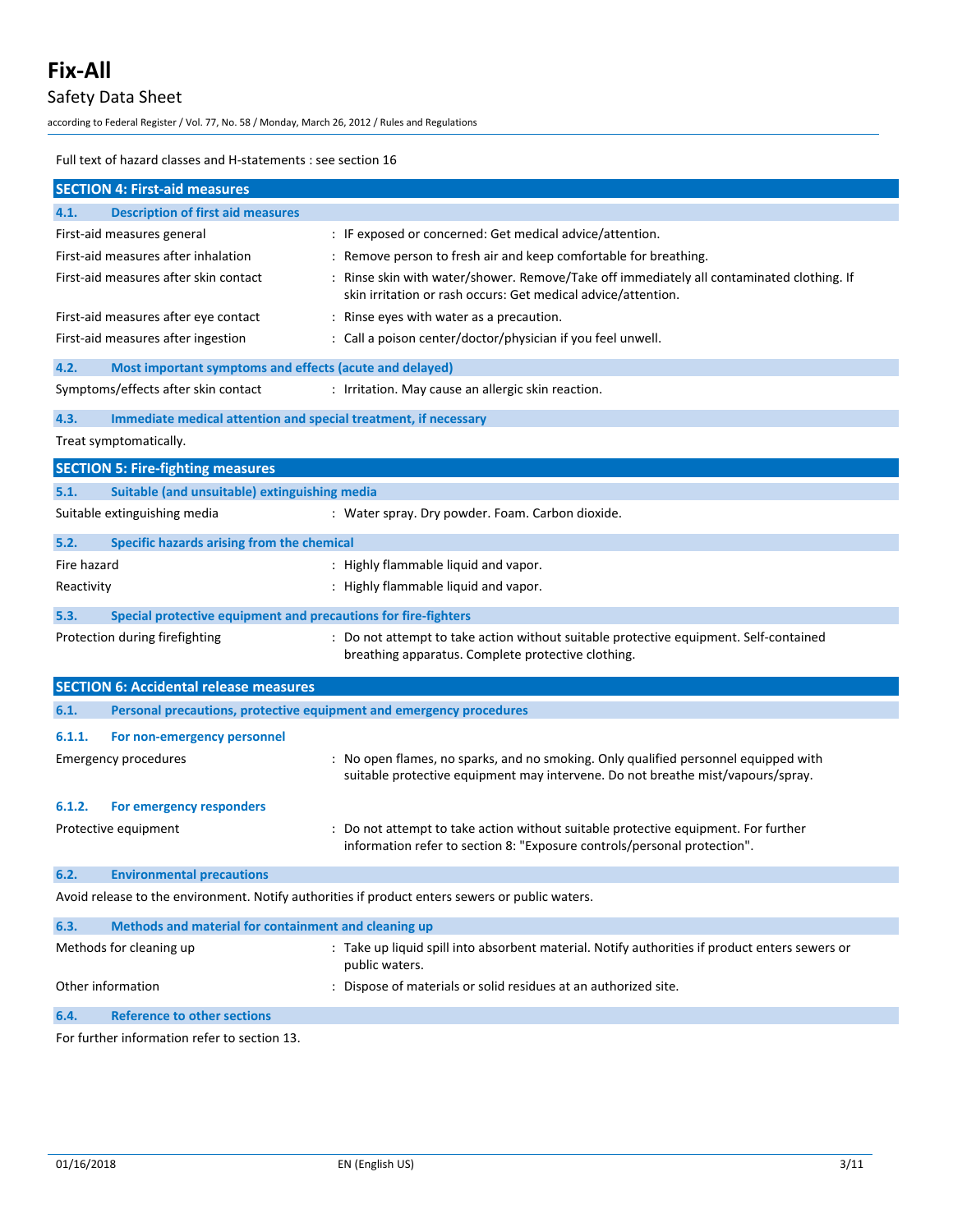## Safety Data Sheet

according to Federal Register / Vol. 77, No. 58 / Monday, March 26, 2012 / Rules and Regulations

| <b>SECTION 7: Handling and storage</b>                               |                                                                                                                                                                                                                                                                                                                                                                                                                                                                                                                                                                                                                                                                                                                                                                                                                                                                                                                                                                                |
|----------------------------------------------------------------------|--------------------------------------------------------------------------------------------------------------------------------------------------------------------------------------------------------------------------------------------------------------------------------------------------------------------------------------------------------------------------------------------------------------------------------------------------------------------------------------------------------------------------------------------------------------------------------------------------------------------------------------------------------------------------------------------------------------------------------------------------------------------------------------------------------------------------------------------------------------------------------------------------------------------------------------------------------------------------------|
| <b>Precautions for safe handling</b><br>7.1.                         |                                                                                                                                                                                                                                                                                                                                                                                                                                                                                                                                                                                                                                                                                                                                                                                                                                                                                                                                                                                |
| Precautions for safe handling                                        | : Ensure good ventilation of the work station. Keep away from heat, hot surfaces, sparks,<br>open flames and other ignition sources. No smoking. Ground/bond container and receiving<br>equipment. Use only non-sparking tools. Take precautionary measures against static<br>discharge. Flammable vapors may accumulate in the container. Use explosion-proof<br>equipment. Wear personal protective equipment. Obtain special instructions before use. Do<br>not handle until all safety precautions have been read and understood. Take all necessary<br>technical measures to avoid or minimize the release of the product on the workplace. Limit<br>quantities of product at the minimum necessary for handling and limit the number of<br>exposed workers. Provide local exhaust or general room ventilation. Floors, walls and other<br>surfaces in the hazard area must be cleaned regularly. Do not breathe mist/vapours/spray.<br>Avoid contact with skin and eyes. |
| Hygiene measures                                                     | : Separate working clothes from town clothes. Launder separately. Wash contaminated<br>clothing before reuse. Contaminated work clothing should not be allowed out of the<br>workplace. Do not eat, drink or smoke when using this product. Always wash hands after<br>handling the product.                                                                                                                                                                                                                                                                                                                                                                                                                                                                                                                                                                                                                                                                                   |
| 7.2.<br>Conditions for safe storage, including any incompatibilities |                                                                                                                                                                                                                                                                                                                                                                                                                                                                                                                                                                                                                                                                                                                                                                                                                                                                                                                                                                                |
| <b>Technical measures</b>                                            | : Ground/bond container and receiving equipment.                                                                                                                                                                                                                                                                                                                                                                                                                                                                                                                                                                                                                                                                                                                                                                                                                                                                                                                               |
| Storage conditions                                                   | : Store in a well-ventilated place. Keep cool. Keep container tightly closed. Store locked up.                                                                                                                                                                                                                                                                                                                                                                                                                                                                                                                                                                                                                                                                                                                                                                                                                                                                                 |

### **SECTION 8: Exposure controls/personal protection**

**8.1. Control parameters Isopropanol (67-63-0)** ACGIH ACGIH TWA (ppm) 200 ppm (2-propanol; USA; Time-weighted average exposure limit 8 h; TLV - Adopted Value) ACGIH ACGIH STEL (ppm) ACGIH STEL (ppm) 400 ppm (2-propanol; USA; Short time value; TLV -Adopted Value) ACGIH Remark (ACGIH) Remark (ACGIH) Eye & URT irr; CNS impair OSHA OSHA PEL (TWA) (mg/m<sup>3</sup>) 980 mg/m<sup>3</sup> OSHA OSHA PEL (TWA) (ppm) 400 ppm **Formaldehyde (50-00-0)** Not applicable **methanol (67-56-1)** ACGIH ACGIH TWA (ppm) 200 ppm (Methanol; USA; Time-weighted average exposure limit 8 h; TLV - Adopted Value) ACGIH ACGIH STEL (ppm) and the state of the state of the SACGIH STEL (ppm) and the state of the state of the state of the state of the state of the state of the state of the state of the state of the state of the state of Adopted Value)

| 8.2.             | <b>Appropriate engineering controls</b>                      |                                                                                                             |
|------------------|--------------------------------------------------------------|-------------------------------------------------------------------------------------------------------------|
|                  | Appropriate engineering controls                             | : In the United States, refer to OSHA 1910.1048 for requirements for handling of<br>formaldehyde solutions. |
|                  | Environmental exposure controls                              | : Avoid release to the environment.                                                                         |
| 8.3.             | Individual protection measures/Personal protective equipment |                                                                                                             |
| Hand protection: |                                                              |                                                                                                             |

Protective gloves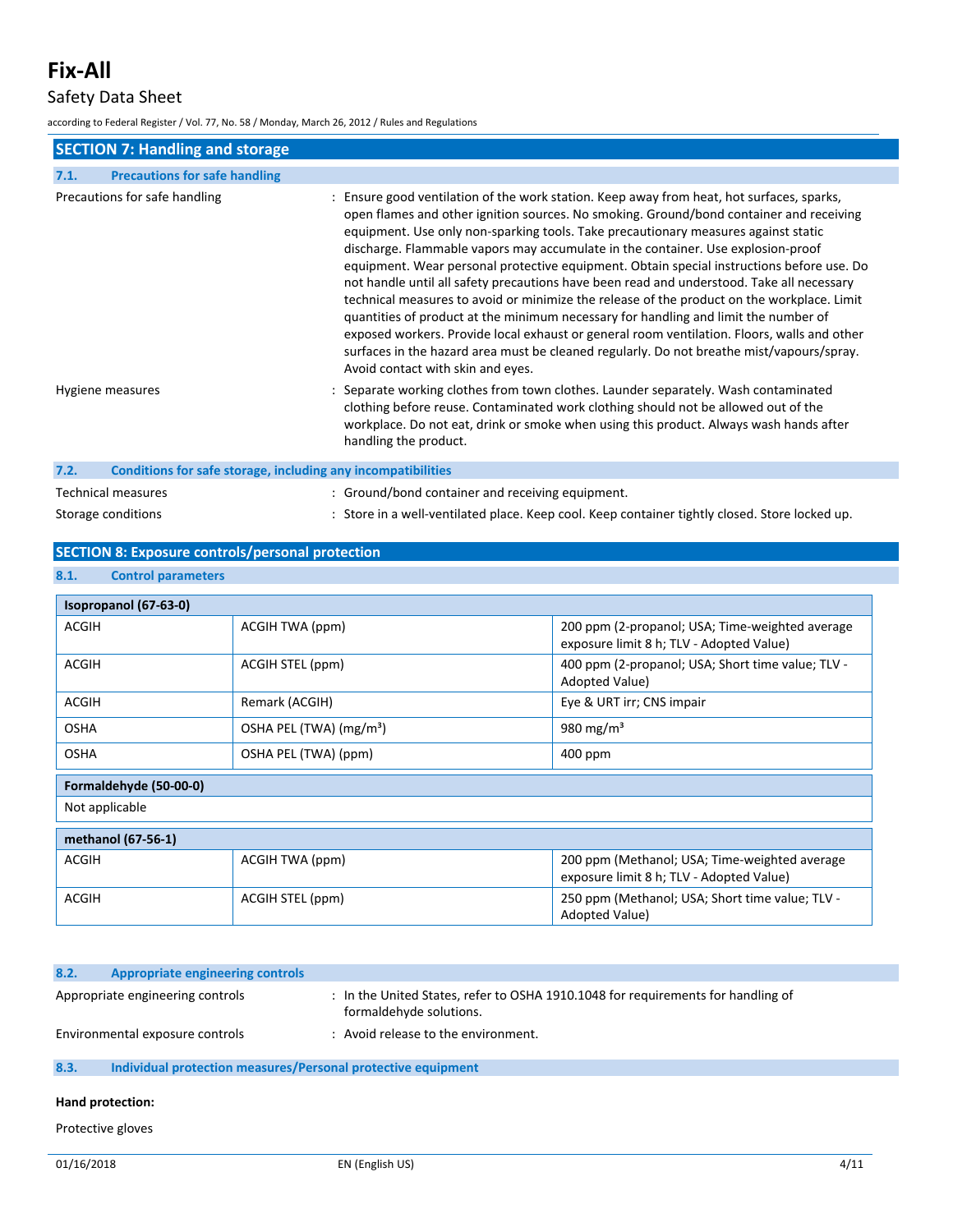## Safety Data Sheet

according to Federal Register / Vol. 77, No. 58 / Monday, March 26, 2012 / Rules and Regulations

#### **Eye protection:**

Safety glasses

#### **Skin and body protection:**

Wear suitable protective clothing

### **Respiratory protection:**

None needed with adequate ventilation. If the occupational exposure limit is exceeded, use an approved organic vapor respirator. Selection of respiratory protection depends on the contaminant type, form, and concentration. Select in accordance with OSHA 1910.134 or other applicable regulations and good industrial hygiene practice.

| <b>SECTION 9: Physical and chemical properties</b>            |                              |  |
|---------------------------------------------------------------|------------------------------|--|
| Information on basic physical and chemical properties<br>9.1. |                              |  |
| Physical state                                                | : Liquid                     |  |
| Color                                                         | : Colourless to light yellow |  |
| Odor                                                          | : Pungent                    |  |
| Odor threshold                                                | : No data available          |  |
| рH                                                            | : No data available          |  |
| Melting point                                                 | : Not applicable             |  |
| Freezing point                                                | : No data available          |  |
| <b>Boiling point</b>                                          | : No data available          |  |
| Flash point                                                   | : 87 °F /30 °C               |  |
| Relative evaporation rate (butyl acetate=1)                   | : No data available          |  |
| Flammability (solid, gas)                                     | : Not applicable.            |  |
| Vapor pressure                                                | : No data available          |  |
| Relative vapor density at 20 °C                               | : No data available          |  |
| Relative density                                              | : No data available          |  |
| Specific gravity / density                                    | : 1.37                       |  |
| Solubility                                                    | : No data available          |  |
| Log Pow                                                       | : No data available          |  |
| Auto-ignition temperature                                     | : No data available          |  |
| Decomposition temperature                                     | : No data available          |  |
| Viscosity, kinematic                                          | : No data available          |  |
| Viscosity, dynamic                                            | : No data available          |  |
| <b>Explosion limits</b>                                       | : No data available          |  |
| <b>Explosive properties</b>                                   | : No data available          |  |
| Oxidizing properties                                          | : No data available          |  |

#### **9.2. Other information**

No additional information available

|       | <b>SECTION 10: Stability and reactivity</b> |  |  |
|-------|---------------------------------------------|--|--|
| 10.1. | <b>Reactivity</b>                           |  |  |
|       | Highly flammable liquid and vapor.          |  |  |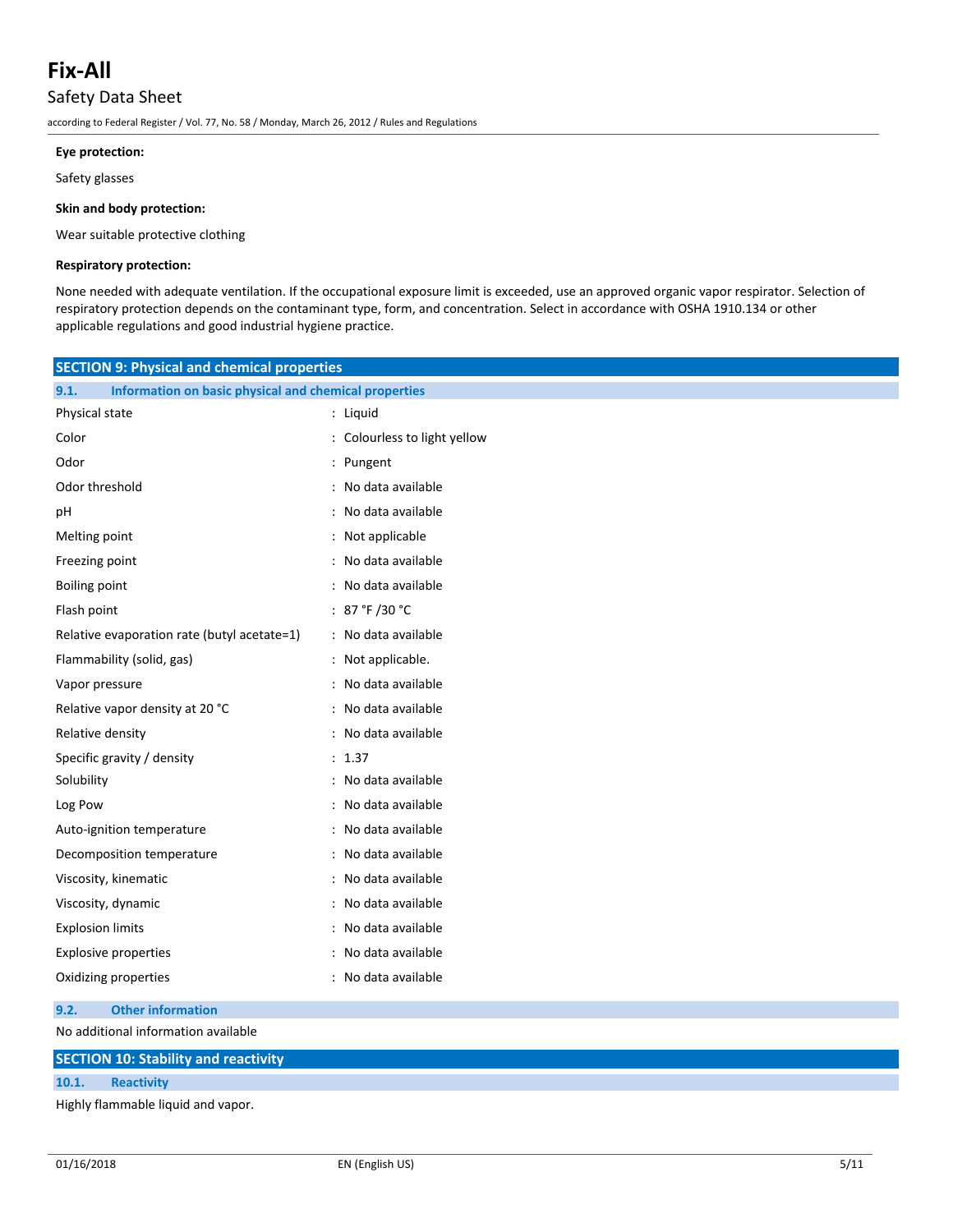# Safety Data Sheet

according to Federal Register / Vol. 77, No. 58 / Monday, March 26, 2012 / Rules and Regulations

| 10.2.<br><b>Chemical stability</b>                           |                                                                                                         |  |  |
|--------------------------------------------------------------|---------------------------------------------------------------------------------------------------------|--|--|
| Stable under normal conditions.                              |                                                                                                         |  |  |
| 10.3.<br><b>Possibility of hazardous reactions</b>           |                                                                                                         |  |  |
| No dangerous reactions known under normal conditions of use. |                                                                                                         |  |  |
| 10.4.<br><b>Conditions to avoid</b>                          |                                                                                                         |  |  |
|                                                              | Avoid contact with hot surfaces. Heat. No flames, no sparks. Eliminate all sources of ignition.         |  |  |
|                                                              |                                                                                                         |  |  |
| 10.5.<br><b>Incompatible materials</b>                       |                                                                                                         |  |  |
| No additional information available                          |                                                                                                         |  |  |
| 10.6.<br><b>Hazardous decomposition products</b>             |                                                                                                         |  |  |
|                                                              | Under normal conditions of storage and use, hazardous decomposition products should not be produced.    |  |  |
| <b>SECTION 11: Toxicological information</b>                 |                                                                                                         |  |  |
| 11.1.<br><b>Information on toxicological effects</b>         |                                                                                                         |  |  |
|                                                              |                                                                                                         |  |  |
| Acute toxicity                                               | : Not classified                                                                                        |  |  |
|                                                              |                                                                                                         |  |  |
| Isopropanol (67-63-0)                                        |                                                                                                         |  |  |
| LD50 dermal rabbit                                           | 12870 mg/kg (Rabbit; Experimental value; Equivalent or similar to OECD 402; 16.4; Rabbit)               |  |  |
| LC50 inhalation rat (mg/l)                                   | 73 mg/l/4h (Rat)                                                                                        |  |  |
| ATE US (dermal)                                              | 12870 mg/kg body weight                                                                                 |  |  |
| ATE US (vapors)<br>73 mg/l/4h                                |                                                                                                         |  |  |
| 73 mg/l/4h<br>ATE US (dust, mist)                            |                                                                                                         |  |  |
| Formaldehyde (50-00-0)                                       |                                                                                                         |  |  |
| ATE US (oral)<br>100 mg/kg body weight                       |                                                                                                         |  |  |
| ATE US (dermal)                                              | 300 mg/kg body weight                                                                                   |  |  |
| ATE US (vapors)                                              | $3$ mg/l/4h                                                                                             |  |  |
| methanol (67-56-1)                                           |                                                                                                         |  |  |
| LD50 oral rat                                                | > 5000 mg/kg (Rat; BASF test; Literature study; 1187-2769 mg/kg bodyweight; Rat; Weight<br>of evidence) |  |  |
| LD50 dermal rabbit                                           | 15800 mg/kg (Rabbit; Literature study)                                                                  |  |  |
| LC50 inhalation rat (mg/l)                                   | 85 mg/l/4h (Rat; Literature study)                                                                      |  |  |
| LC50 inhalation rat (ppm)                                    | 64000 ppm/4h (Rat; Literature study)                                                                    |  |  |
| ATE US (oral)<br>100 mg/kg body weight                       |                                                                                                         |  |  |
| 300 mg/kg body weight<br>ATE US (dermal)                     |                                                                                                         |  |  |
| ATE US (gases)<br>700 ppmV/4h                                |                                                                                                         |  |  |
| ATE US (vapors)                                              | $3$ mg/l/4h                                                                                             |  |  |
| ATE US (dust, mist)                                          | $0.5$ mg/l/4h                                                                                           |  |  |
| Skin corrosion/irritation                                    | : Causes skin irritation.                                                                               |  |  |
| Serious eye damage/irritation                                | Causes serious eye damage.                                                                              |  |  |
| Respiratory or skin sensitization                            | May cause an allergic skin reaction.                                                                    |  |  |
| Germ cell mutagenicity                                       | : Suspected of causing genetic defects.                                                                 |  |  |

| Isopropanol (67-63-0) |                          |
|-----------------------|--------------------------|
| IARC group            | seitiable in the control |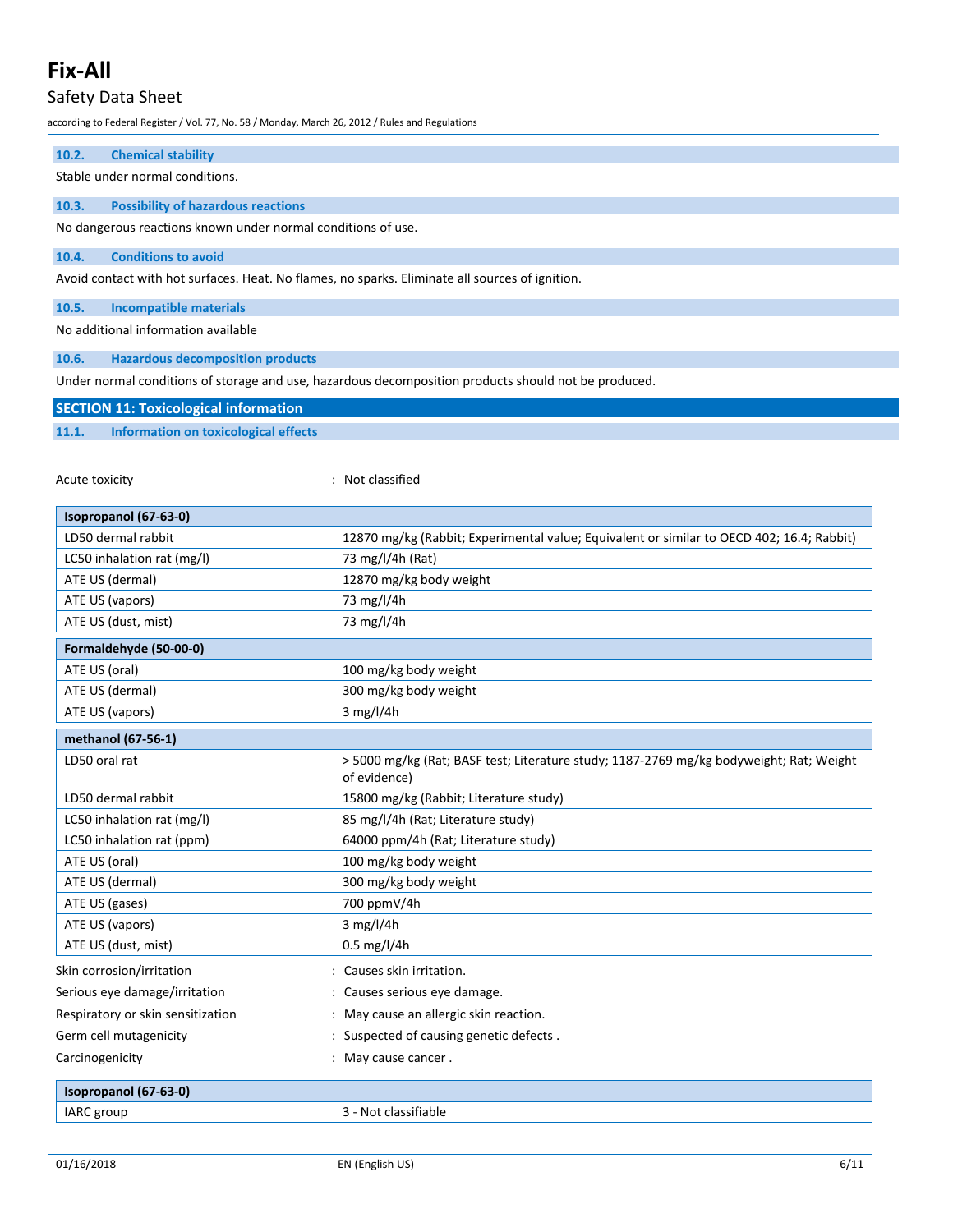# Safety Data Sheet

according to Federal Register / Vol. 77, No. 58 / Monday, March 26, 2012 / Rules and Regulations

| Formaldehyde (50-00-0)                                                                   |                                                                                                                                            |  |  |
|------------------------------------------------------------------------------------------|--------------------------------------------------------------------------------------------------------------------------------------------|--|--|
| IARC group                                                                               | 1 - Carcinogenic to humans                                                                                                                 |  |  |
| National Toxicity Program (NTP) Status                                                   | 2 - Known Human Carcinogens                                                                                                                |  |  |
| Reproductive toxicity                                                                    | : Not classified                                                                                                                           |  |  |
| Specific target organ toxicity $-$ single exposure $\therefore$ Causes damage to organs. |                                                                                                                                            |  |  |
| Specific target organ toxicity - repeated<br>exposure                                    | : Not classified                                                                                                                           |  |  |
| Aspiration hazard                                                                        | : Not classified                                                                                                                           |  |  |
| Symptoms/effects after skin contact                                                      | : Irritation. May cause an allergic skin reaction.                                                                                         |  |  |
| <b>SECTION 12: Ecological information</b>                                                |                                                                                                                                            |  |  |
| 12.1.<br><b>Toxicity</b>                                                                 |                                                                                                                                            |  |  |
| Ecology - general                                                                        | : The product is not considered harmful to aquatic organisms or to cause long-term adverse<br>effects in the environment.                  |  |  |
| Isopropanol (67-63-0)                                                                    |                                                                                                                                            |  |  |
| LC50 fish 2                                                                              | 9640 mg/l (LC50; OECD 203: Fish, Acute Toxicity Test; 96 h; Pimephales promelas; Flow-<br>through system; Fresh water; Experimental value) |  |  |
| EC50 Daphnia 2                                                                           | 13299 mg/l (EC50; Other; 48 h; Daphnia magna)                                                                                              |  |  |
| Threshold limit algae 1                                                                  | > 1000 mg/l (EC50; UBA; 72 h; Scenedesmus subspicatus)                                                                                     |  |  |
| methanol (67-56-1)                                                                       |                                                                                                                                            |  |  |
| LC50 fish 1                                                                              | 15400 mg/l (LC50; EPA 660/3 - 75/009; 96 h; Lepomis macrochirus; Flow-through system;<br>Fresh water; Experimental value)                  |  |  |
| EC50 Daphnia 1                                                                           | > 10000 mg/l (EC50; DIN 38412-11; 48 h; Daphnia magna; Static system; Fresh water;<br>Experimental value)                                  |  |  |
| LC50 fish 2                                                                              | 10800 mg/l (LC50; 96 h; Salmo gairdneri)                                                                                                   |  |  |

## **12.2. Persistence and degradability**

| Isopropanol (67-63-0)                                                                                              |                                                                                                                                                                           |
|--------------------------------------------------------------------------------------------------------------------|---------------------------------------------------------------------------------------------------------------------------------------------------------------------------|
| Persistence and degradability                                                                                      | Readily biodegradable in water. Biodegradable in the soil. Biodegradable in the soil under<br>anaerobic conditions. No (test)data on mobility of the substance available. |
| Biochemical oxygen demand (BOD)                                                                                    | 1.19 g $O2/g$ substance                                                                                                                                                   |
| Chemical oxygen demand (COD)                                                                                       | 2.23 g $O2/g$ substance                                                                                                                                                   |
| ThOD                                                                                                               | 2.4 g $O_2/g$ substance                                                                                                                                                   |
| Formaldehyde (50-00-0)                                                                                             |                                                                                                                                                                           |
| Persistence and degradability                                                                                      | Readily biodegradable in water. No (test)data on mobility of the components available.<br>Photodegradation in the air.                                                    |
| Biochemical oxygen demand (BOD)                                                                                    | 0.64 g $O2/g$ substance                                                                                                                                                   |
| Chemical oxygen demand (COD)                                                                                       | 1.06 g $O_2/g$ substance                                                                                                                                                  |
| 1.068 g $O2/g$ substance<br>ThOD                                                                                   |                                                                                                                                                                           |
| BOD (% of ThOD)                                                                                                    | 0.6                                                                                                                                                                       |
| methanol (67-56-1)                                                                                                 |                                                                                                                                                                           |
| Readily biodegradable in water. Biodegradable in the soil. Highly mobile in soil.<br>Persistence and degradability |                                                                                                                                                                           |
| Biochemical oxygen demand (BOD)<br>$0.6 - 1.12$ g O <sub>2</sub> /g substance                                      |                                                                                                                                                                           |
| Chemical oxygen demand (COD)                                                                                       | 1.42 g $O2/g$ substance                                                                                                                                                   |
| 01/16/2018                                                                                                         | 7/11<br>EN (English US)                                                                                                                                                   |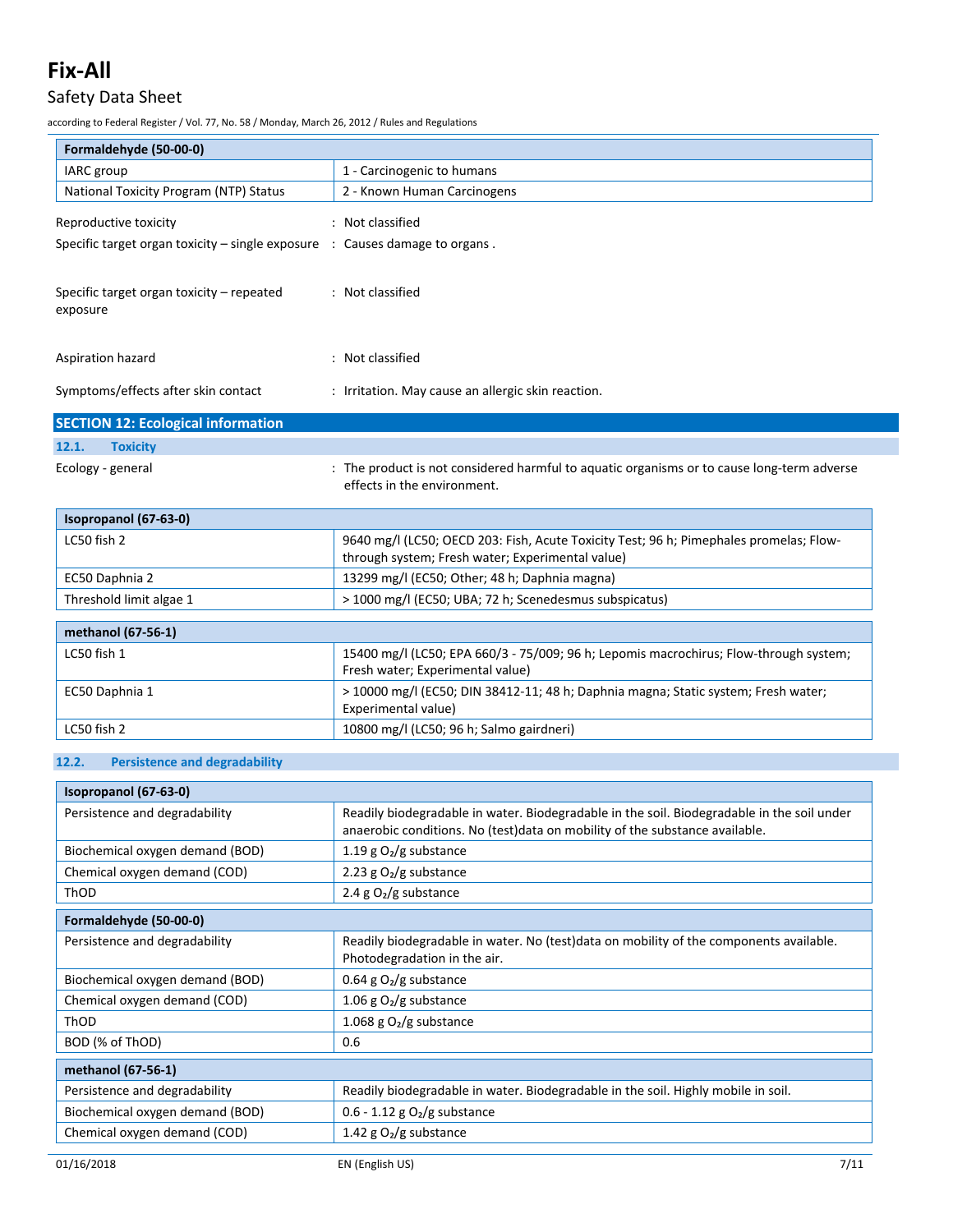# Safety Data Sheet

according to Federal Register / Vol. 77, No. 58 / Monday, March 26, 2012 / Rules and Regulations

| methanol (67-56-1) |                         |  |
|--------------------|-------------------------|--|
| ThOD               | 1.5 g $O_2/g$ substance |  |
| BOD (% of ThOD)    | 0.8 (Literature study)  |  |

## **12.3. Bioaccumulative potential**

| Isopropanol (67-63-0)     |                                                  |  |  |
|---------------------------|--------------------------------------------------|--|--|
| Log Pow                   | 0.05 (Weight of evidence approach; Other; 25 °C) |  |  |
| Bioaccumulative potential | Low potential for bioaccumulation (Log Kow < 4). |  |  |
| Formaldehyde (50-00-0)    |                                                  |  |  |
| Log Pow                   | $-0.78 - 0.0$                                    |  |  |
| Bioaccumulative potential | Bioaccumulation: not applicable.                 |  |  |
| methanol (67-56-1)        |                                                  |  |  |
| BCF fish 1                | < 10 (BCF; 72 h; Leuciscus idus)                 |  |  |
| Log Pow                   | -0.77 (Experimental value; Other)                |  |  |
| Bioaccumulative potential | Low potential for bioaccumulation (BCF $<$ 500). |  |  |

## **12.4. Mobility in soil**

| Isopropanol (67-63-0) |                                          |  |  |
|-----------------------|------------------------------------------|--|--|
| Surface tension       | $0.021$ N/m (25 °C)                      |  |  |
|                       |                                          |  |  |
| methanol (67-56-1)    |                                          |  |  |
| Surface tension       | $0.023$ N/m (20 °C)                      |  |  |
| Log Koc               | Koc, PCKOCWIN v1.66; 1; Calculated value |  |  |

### **12.5. Other adverse effects**

No additional information available

| <b>SECTION 13: Disposal considerations</b>                                                            |                                                                                               |
|-------------------------------------------------------------------------------------------------------|-----------------------------------------------------------------------------------------------|
| <b>Disposal methods</b><br>13.1.                                                                      |                                                                                               |
| Waste treatment methods                                                                               | : Dispose of contents/container in accordance with licensed collector's sorting instructions. |
| <b>SECTION 14: Transport information</b>                                                              |                                                                                               |
| <b>Department of Transportation (DOT)</b><br>In accordance with DOT<br>Transport document description | : UN1993 Flammable liquids, n.o.s. (Isopropanol), 3, III                                      |
| UN-No.(DOT)                                                                                           | : UN1993                                                                                      |
| Proper Shipping Name (DOT)                                                                            | : Flammable liquids, n.o.s.<br>Isopropanol                                                    |
| Class (DOT)                                                                                           | : 3 - Class 3 - Flammable and combustible liquid 49 CFR 173.120                               |
| Packing group (DOT)                                                                                   | : III - Minor Danger                                                                          |
| Hazard labels (DOT)                                                                                   | : 3 - Flammable liquid<br><b>LAMMABLE LIQUII</b>                                              |
| DOT Symbols                                                                                           | : G - Identifies PSN requiring a technical name                                               |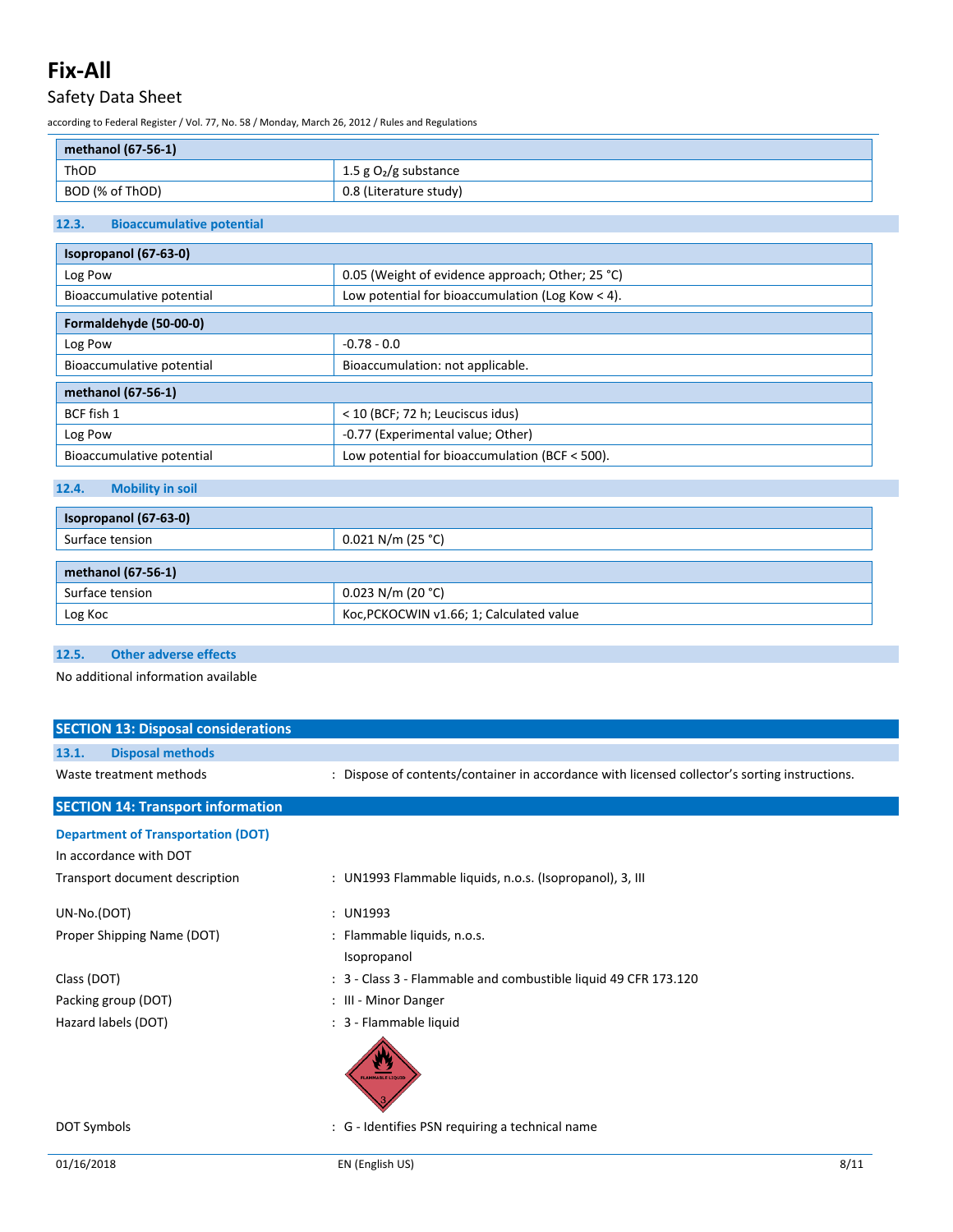# **Fix-All** Safety Data Sheet

according to Federal Register / Vol. 77, No. 58 / Monday, March 26, 2012 / Rules and Regulations

| DOT Quantity Limitations Passenger<br>aircraft/rail (49 CFR 173.27) | :60L                                     |
|---------------------------------------------------------------------|------------------------------------------|
| DOT Quantity Limitations Cargo aircraft only<br>(49 CFR 175.75)     | : 220 L                                  |
| Other information                                                   | : No supplementary information available |

### **Transport by sea**

| Transport document description (IMDG) | : UN 1993 FLAMMABLE LIQUID, N.O.S. (Isopropanol), 3, III |
|---------------------------------------|----------------------------------------------------------|
| UN-No. (IMDG)                         | : 1993                                                   |
| Proper Shipping Name (IMDG)           | : FLAMMABLE LIQUID, N.O.S.                               |
| Class (IMDG)                          | : 3 - Flammable liquids                                  |
| Packing group (IMDG)                  | : III - substances presenting low danger                 |
| Limited quantities (IMDG)             | : 5 L                                                    |

### **Air transport**

| Transport document description (IATA) | : UN 1993 Flammable liquid, n.o.s. (Isopropanol), 3, III |
|---------------------------------------|----------------------------------------------------------|
| UN-No. (IATA)                         | : 1993                                                   |
| Proper Shipping Name (IATA)           | : Flammable liquid, n.o.s.                               |
| Class (IATA)                          | : 3 - Flammable Liquids                                  |
| Packing group (IATA)                  | : III - Minor Danger                                     |

### **SECTION 15: Regulatory information**

**15.1. US Federal regulations**

| Isopropanol (67-63-0)                                                                                                                            |         |  |  |  |
|--------------------------------------------------------------------------------------------------------------------------------------------------|---------|--|--|--|
| Listed on the United States TSCA (Toxic Substances Control Act) inventory                                                                        |         |  |  |  |
| Subject to reporting requirements of United States SARA Section 313                                                                              |         |  |  |  |
| Formaldehyde (50-00-0)                                                                                                                           |         |  |  |  |
| Listed on the United States TSCA (Toxic Substances Control Act) inventory<br>Subject to reporting requirements of United States SARA Section 313 |         |  |  |  |
| CERCLA RO                                                                                                                                        | 100 lb  |  |  |  |
| SARA Section 302 Threshold Planning<br>Quantity (TPQ)                                                                                            | 500 lb  |  |  |  |
| methanol (67-56-1)                                                                                                                               |         |  |  |  |
| Listed on the United States TSCA (Toxic Substances Control Act) inventory                                                                        |         |  |  |  |
| Subject to reporting requirements of United States SARA Section 313                                                                              |         |  |  |  |
| CERCLA RQ                                                                                                                                        | 5000 lb |  |  |  |

### **15.2. International regulations**

### **CANADA**

| Isopropanol (67-63-0)                                 |  |
|-------------------------------------------------------|--|
| Listed on the Canadian DSL (Domestic Substances List) |  |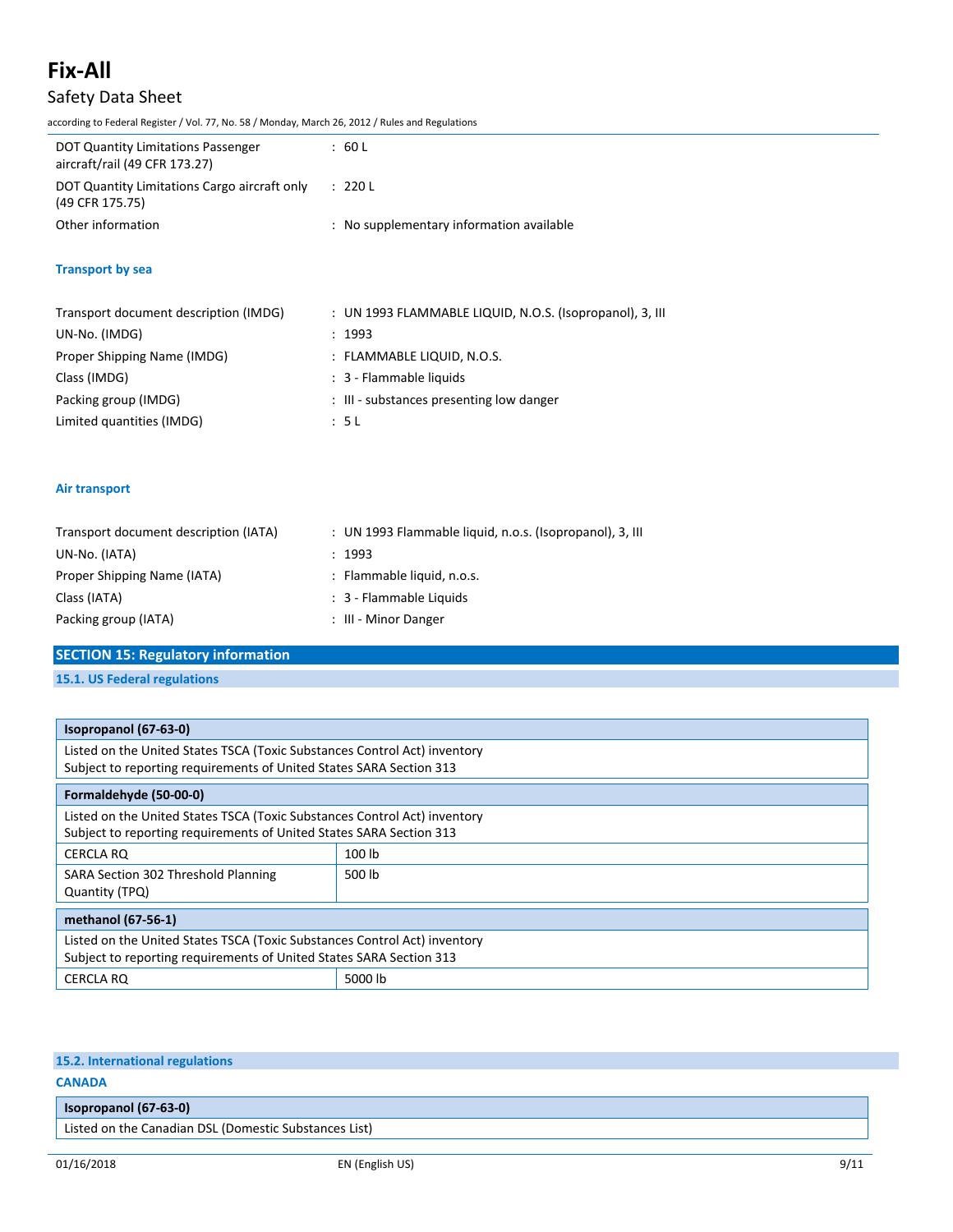## Safety Data Sheet

according to Federal Register / Vol. 77, No. 58 / Monday, March 26, 2012 / Rules and Regulations

| Formaldehyde (50-00-0)                                |  |
|-------------------------------------------------------|--|
| Listed on the Canadian DSL (Domestic Substances List) |  |
| methanol (67-56-1)                                    |  |
| Listed on the Canadian DSL (Domestic Substances List) |  |

#### **EU-Regulations**

No additional information available

### **National regulations**

#### **Formaldehyde (50-00-0)**

Listed on IARC (International Agency for Research on Cancer) Listed as carcinogen on NTP (National Toxicology Program) Listed on EPA Hazardous Air Pollutant (HAPS)

#### **methanol (67-56-1)**

Listed on EPA Hazardous Air Pollutant (HAPS)

### **15.3. US State regulations**

| Formaldehyde (50-00-0)                                      |                                                                   |                                                                              |                                                                            |                                     |  |
|-------------------------------------------------------------|-------------------------------------------------------------------|------------------------------------------------------------------------------|----------------------------------------------------------------------------|-------------------------------------|--|
| U.S. - California -<br>Proposition 65 -<br>Carcinogens List | U.S. - California -<br>Proposition 65 -<br>Developmental Toxicity | U.S. - California -<br>Proposition 65 -<br>Reproductive Toxicity -<br>Female | U.S. - California -<br>Proposition 65 -<br>Reproductive Toxicity -<br>Male | No significant risk<br>level (NSRL) |  |
| <b>Yes</b>                                                  | No.                                                               | No.                                                                          | No                                                                         | $40 \mu g$ /day                     |  |
| methanol (67-56-1)                                          |                                                                   |                                                                              |                                                                            |                                     |  |
| U.S. - California -<br>Proposition 65 -<br>Carcinogens List | U.S. - California -<br>Proposition 65 -<br>Developmental Toxicity | U.S. - California -<br>Proposition 65 -<br>Reproductive Toxicity -<br>Female | U.S. - California -<br>Proposition 65 -<br>Reproductive Toxicity -<br>Male | No significant risk<br>level (NSRL) |  |
| No                                                          | <b>Yes</b>                                                        | No                                                                           | No                                                                         |                                     |  |

| Isopropanol (67-63-0)                                      |  |  |
|------------------------------------------------------------|--|--|
| U.S. - New Jersey - Right to Know Hazardous Substance List |  |  |
| Formaldehyde (50-00-0)                                     |  |  |
| U.S. - New Jersey - Right to Know Hazardous Substance List |  |  |
| methanol (67-56-1)                                         |  |  |
| U.S. - New Jersey - Right to Know Hazardous Substance List |  |  |

**SECTION 16: Other information**